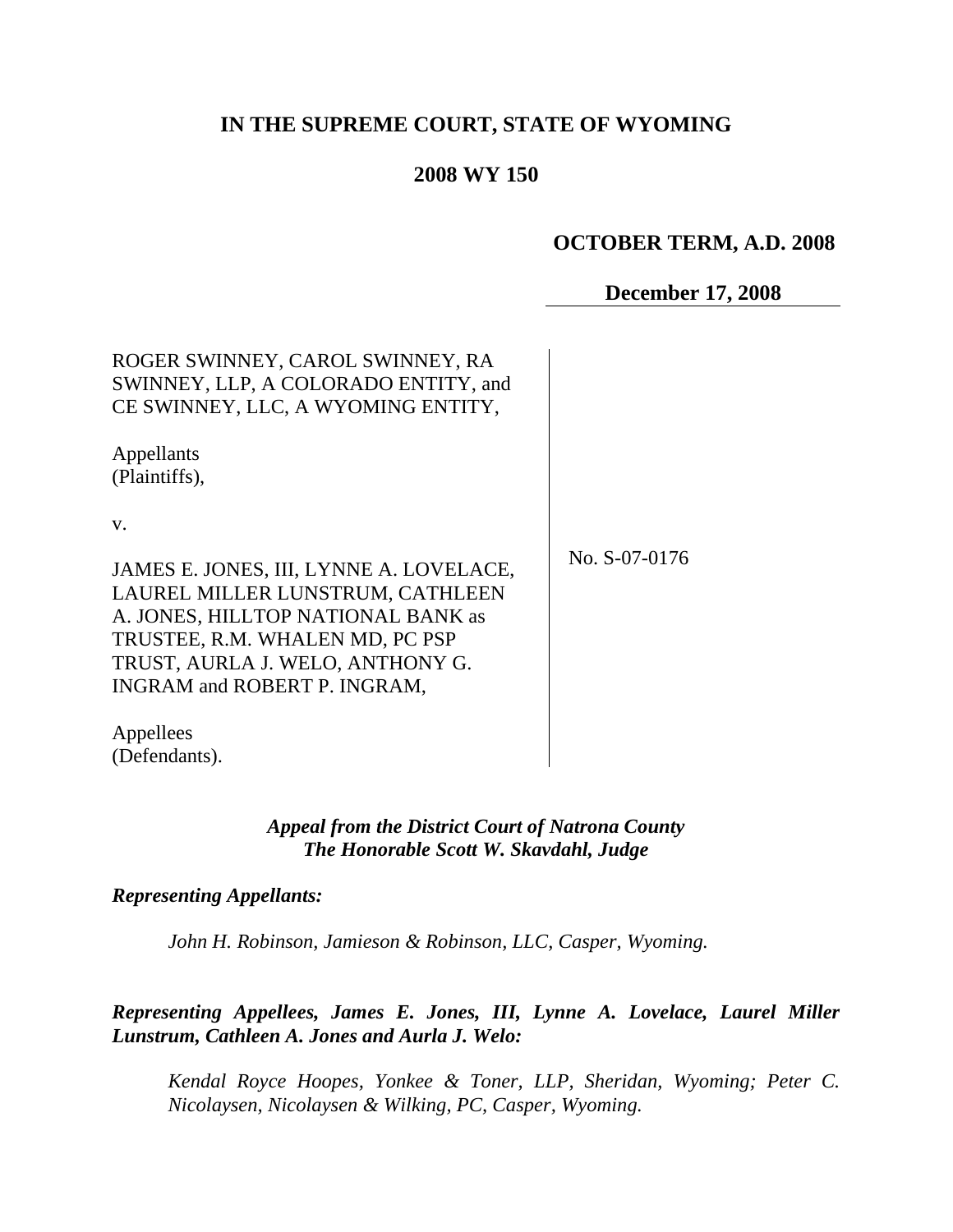## *Representing Appellees, Anthony G. Ingram and Robert P. Ingram:*

*Douglas R. McLaughlin, Casper, Wyoming; Mary Bell Guthrie, Cheyenne, Wyoming.*

*Representing Appellee, Hilltop National Bank as Trustee, R.M. Whalen MD, PC PSP Trust:*

*Stuart R. Day, Williams, Porter, Day & Neville, PC, Casper, Wyoming; Argument for all Appellees by Mr. Day.*

*Before VOIGT, C.J., and GOLDEN, HILL, KITE, and BURKE, JJ.*

**NOTICE: This opinion is subject to formal revision before publication in Pacific Reporter Third. Readers are requested to notify the Clerk of the Supreme Court, Supreme Court Building, Cheyenne, Wyoming 82002, of any typographical or other formal errors so that correction may be made before final publication in the permanent volume.**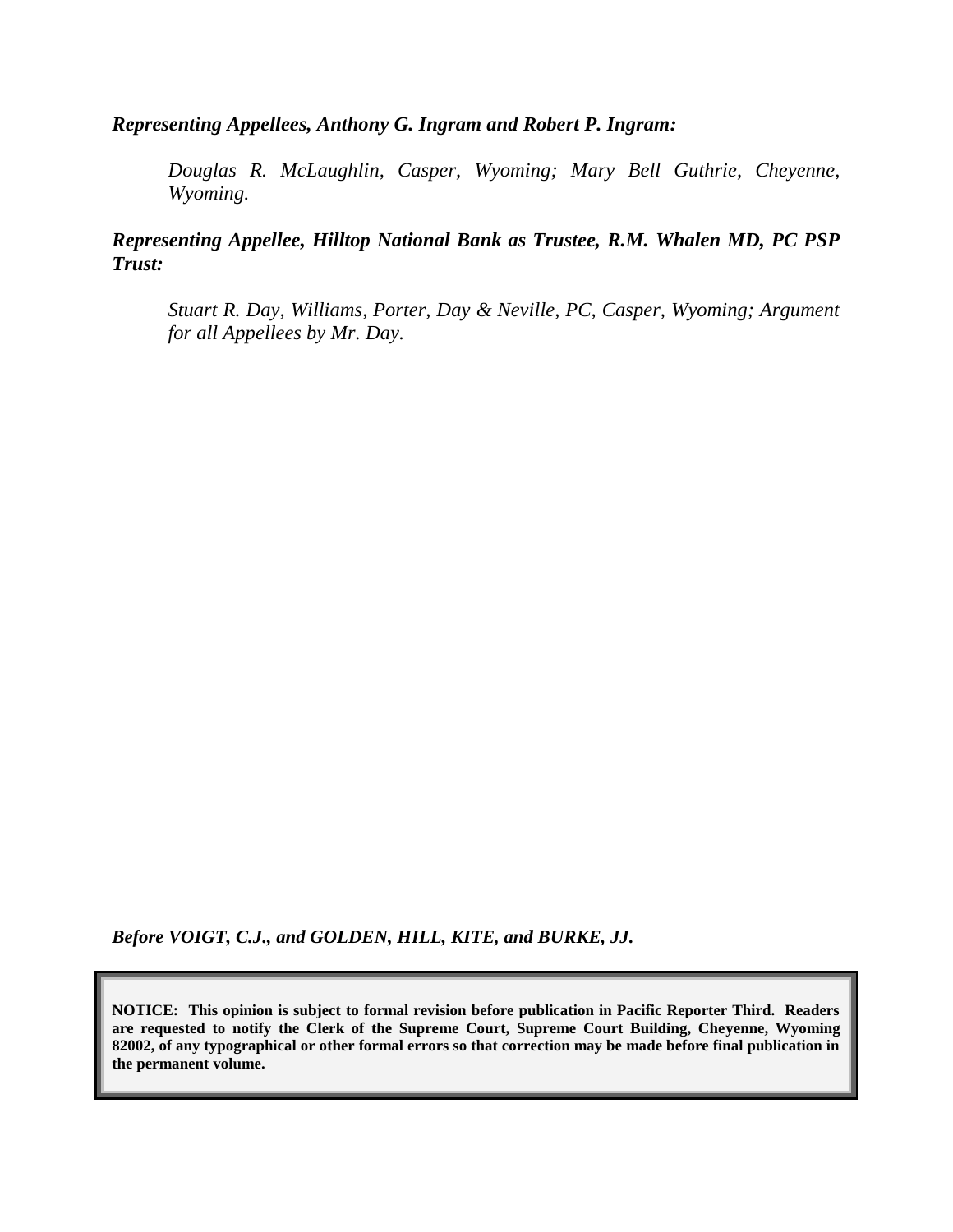#### **BURKE, Justice.**

 $\overline{a}$ 

[¶1] Appellants (Sellers) filed suit against Appellees (Buyers) alleging breach of a real estate sales contract. In response, Buyers sought dismissal and judgment on the pleadings asserting that the claims were barred by the applicable statute of limitations. The district court granted the motions. Sellers appeal, contending that the doctrine of equitable estoppel precludes Buyers from asserting the statute of limitations as an affirmative defense. We affirm.

#### *ISSUE*

[¶2] Did the district court err in determining that Sellers' claims are barred by the tenyear statute of limitations set forth in Wyo. Stat. Ann. § 1-3-105(a)(i) (LexisNexis 2007)?

#### *FACTS*

[¶3] On April 7, 1992, Elaine Erganbright entered into a contract for the sale of real estate to James Jones and Robert Ingram. In that contract, Ms. Erganbright agreed to convey a portion of the land she owned. She retained ownership to a contiguous parcel of real estate. As part of the agreement, easements were to be provided by Buyers to Sellers.<sup>1</sup> With regard to the easements, the agreement stated:

Purchaser shall provide to Seller the following:

- A. Purchaser agrees to allow Seller an 80 foot roadway and utility easement within 225 feet of the northwest and abutting the northern side of the Ardon Addition from Country Club Road to the East boundary of Section 13, T33N,  $R79W$  of the  $6<sup>th</sup>$  PM, Natrona County, Wyoming. The exact location of the easement shall be determined at the time of platting of the said lands. Easement shall be basically a straight roadway with exact location provided to Seller within 12 months of the closing date.
- B. The Purchaser further agrees to existing and required utility easements along the north and south side of

 $1$  According to the complaint, title of the land was transferred at closing from Ms. Erganbright to Mr. Jones and Mr. Ingram, as well as three other persons, as partners and tenants in common. The partnership later expanded to include the remaining named Buyers in this case. Sellers now hold Ms. Erganbright's property interest and contract rights.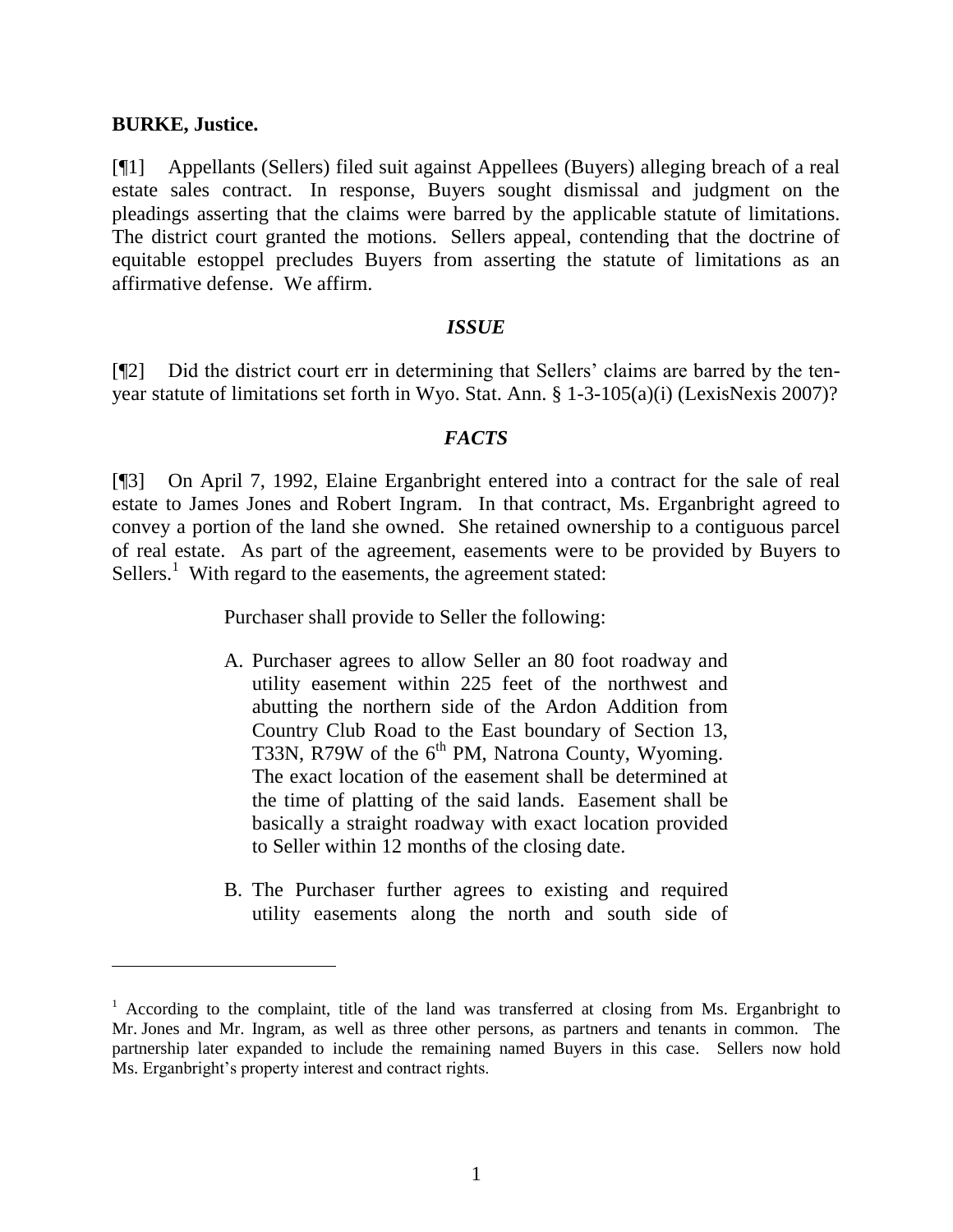Country Club Road from the center line of Wyoming Blvd. to [Seller's] property.

- C. Purchaser agrees to right of ingress and egress easement across Purchaser's property to the Seller's existing ranch roadway which is in the SW¼ SW¼ Section 13, T33N, R79W of the  $6<sup>th</sup> PM[$ , Natrona County, Wyoming.
- D. Purchaser shall also agree to provide to Seller utility easements that may become necessary along Wyoming Boulevard and the easterly boundary of said lands described in Exhibit "A". Said easements shall be large enough for utility and/or roadway construction and maintenance and of a size approved by the City of Casper.
- E. All easements provided above shall transfer to assigns or heirs.
- F. All locations and sizes of easements are subject to any laws, rules and regulations of the City of Casper or any other governmental agencies.
- G. To the knowledge of Seller, Seller warrants at the time of closing that there are no existing written or unwritten agreements that will negatively affect the value of said parcels.

The sale closed on September 15, 1992, and title was transferred to Buyers at that time. No easements were conveyed by Buyers to Sellers at closing nor were any provided within twelve months of the closing date. Nearly fourteen years after the closing, on August 18, 2006, Sellers initiated this litigation by filing a complaint alleging that Buyers had breached the contract because they failed to convey the required easements. Buyers answered the complaint and asserted as an affirmative defense that the complaint was barred by the applicable statute of limitations. Buyers also alleged that the easements were null and void pursuant to Wyo. Stat. Ann. § 34-1-141. Buyers then filed motions pursuant to W.R.C.P.  $12^2$  requesting dismissal of the complaint because it was barred by the ten-year statute of limitations set forth in Wyo. Stat. Ann.  $\S$  1-3-105(a)(i).<sup>3</sup> Buyers

<sup>&</sup>lt;sup>2</sup> Buvers Anthony and Robert Ingram filed a Motion for Judgment on the Pleading pursuant to W.R.C.P. 12(c). Buyers James Jones, III, Lynne Lovelace, Laurel Miller Lunstrom, Cathleen Jones, Aurla Welo, and Hilltop National Bank moved for dismissal pursuant to W.R.C.P. 12(b)(6).

 $3$  Wyo. Stat. Ann. § 1-3-105(a) states: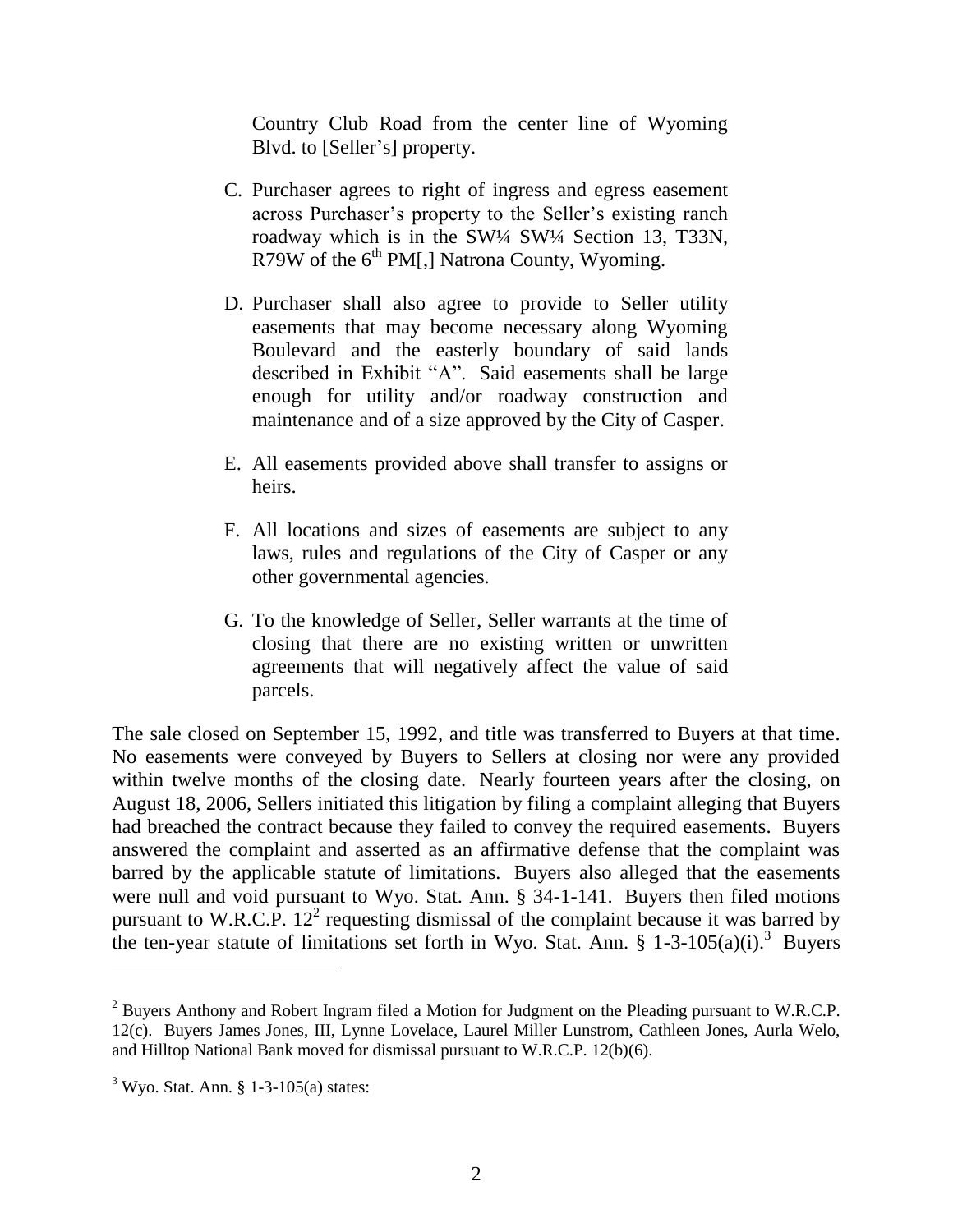also relied upon Wyo. Stat. Ann. § 34-1-141 and contended in their motions that the easements referenced in the agreement were of no force and effect because the specific descriptions of the easements were not recorded within one year of the agreement.

[¶4] In response, Sellers alleged that the doctrine of equitable estoppel prevented Buyers from asserting the statute of limitations as an affirmative defense. They also filed a motion to amend the complaint seeking to allege additional facts supporting their contention that the doctrine of equitable estoppel applied. In the complaint and the amended complaint, Sellers alleged that Buyers first breached the agreement when they sold a tract of land in 2001, and further breached the agreement when they platted a portion of the property in 2003 without reserving the required easements. They alleged that they first learned in 2005 that the sale and platting did not contain a reservation of easements. Upon discovering this fact, Sellers alleged that they asked Buyers to comply with their contractual obligations to convey the easements. In November 2005, Buyers conveyed several easements to Sellers but, according to Sellers, the easements did not meet the contractual requirements. Sellers also specifically alleged that "[o]n numerous occasions from 1992 until 2002, representatives of [Buyers] asked [Sellers] for more time to complete the platting and convey the easements," and that they "assured [Sellers] that the easements would be provided when platting and sale occurred."

[¶5] The district court held a motion hearing on May 7, 2007. The court ruled that the limitation period on Sellers' cause of action began to run on September 15, 1993, one year after the closing date of the original land sale. It also denied Sellers' motion to amend the complaint. The court reasoned that amending the complaint would be futile because, even assuming the truth of all of Sellers' allegations, the limitations period had elapsed prior to commencement of the suit in 2006. The court did not explicitly address Sellers' claim of equitable estoppel. Sellers timely appealed.

## *STANDARD OF REVIEW*

 $[$ [ $|$ 6] We review motions to dismiss pursuant to W.R.C.P. 12(b)(6) and motions for judgment on the pleadings pursuant to W.R.C.P. 12(c) similarly. Our review is *de novo*, and we employ the same standards and examine the same materials as the district court. We accept the facts alleged in the complaint as true and view them in the light most favorable to the non-moving party. Dismissal is appropriate only if it is certain on the face of the complaint that the plaintiff cannot assert any facts that create entitlement to

> Civil actions other than for the recovery of real property can only be brought within the following periods after the cause of action accrues:

(i) Within ten (10) years, an action upon a specialty or any contract, agreement or promise in writing[.]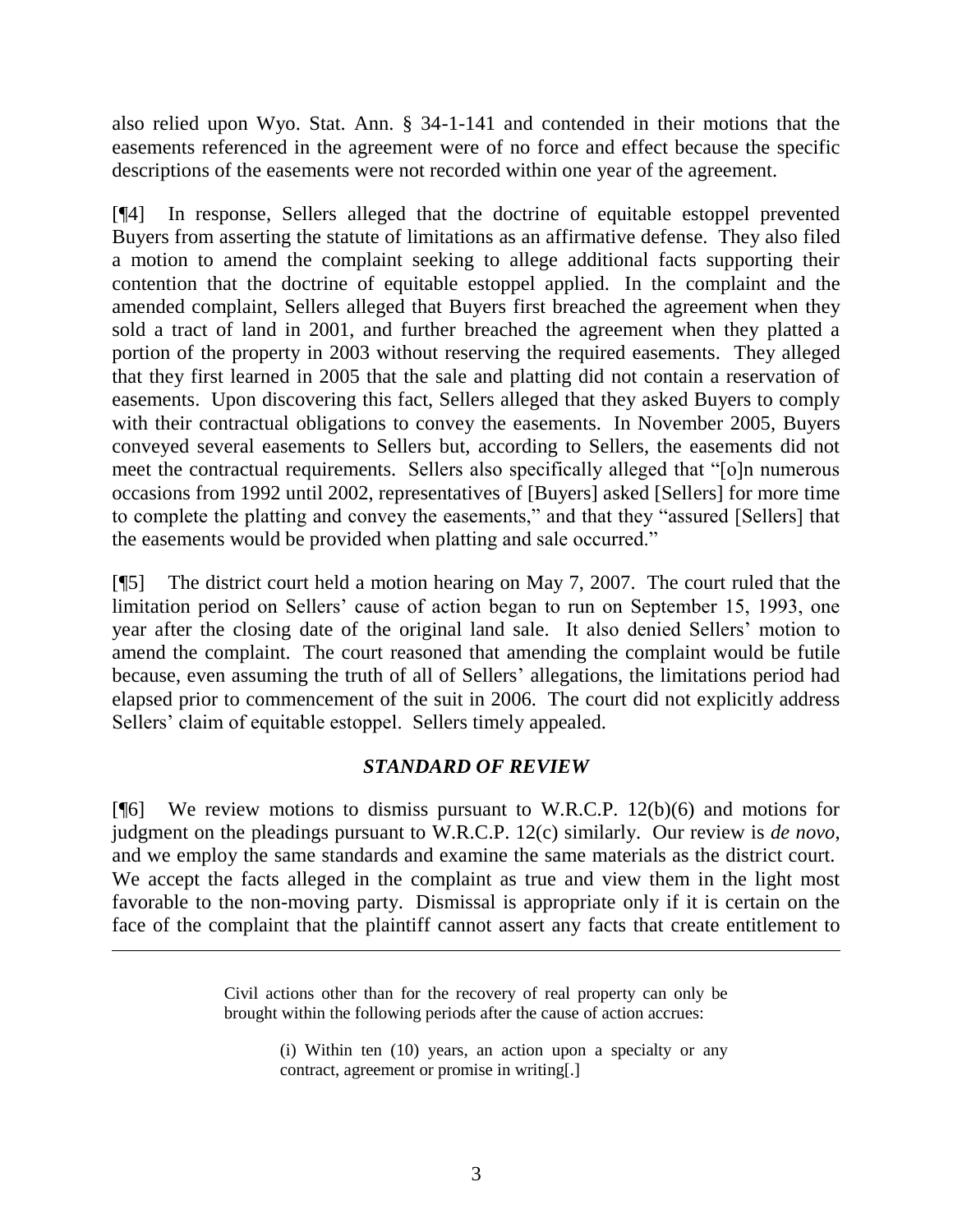relief. *Dowlin v. Dowlin*, 2007 WY 114, ¶ 6, 162 P.3d 1202, 1204 (Wyo. 2007); W.R.C.P. 12(b)(6); *Ecosystem Res., L.C. v. Broadbent Land & Res., L.L.C.*, 2007 WY 87, ¶ 8, 158 P.3d 685, 687 (Wyo. 2007); W.R.C.P. 12(c). *See also* Wright & Miller, *Federal Practice and Procedure* Civil § 1368, at 238 (3d ed. 2004). When interpreting pleadings, we have said that they "must be liberally construed in order to do justice to the parties." *Johnson v. Aetna Cas. & Sur. Co. of Hartford, Conn.*, 608 P.2d 1299, 1302 (Wyo. 1980). "The plaintiff need only plead the operative facts involved in the litigation so as to give fair notice of the claim to the defendant." *Id.* A dismissal based upon the statute of limitations is proper when the complaint clearly demonstrates that the action is barred. *Simon v. Teton Bd. of Realtors*, 4 P.3d 197, 200 (Wyo. 2000).

### *DISCUSSION*

[¶7] Wyo. Stat. Ann. § 1-3-102 provides that "[c]ivil actions can only be commenced within the periods prescribed in this chapter" unless a different limitation is prescribed by statute. The parties agree that the statute of limitations applicable to this case is Wyo. Stat. Ann. § 1-3-105(a)(i), which provides a ten-year limitation period for actions based upon a written contract. We have explained the purpose of statutes of limitation as follows:

> Statutes of limitation have existed in the jurisprudence of the United States and the State of Wyoming for some time. *Duke v. Housen*, 589 P.2d 334, 340 (Wyo. 1979). "They are pragmatic devices to save courts from stale claim litigation and spare citizens from having to defend when memories have faded, witnesses are unavailable by death or disappearance and evidence is lost." *Id. See also Rawlinson v. Cheyenne Bd. of Pub. Utilities*, 2001 WY 6, ¶ 9, 17 P.3d 13, [16] (Wyo. 2001). The very purpose of a statute of limitations is to require diligence and prevent parties from sleeping on their rights.

*Nuhome Investments, LLC v. Weller*, 2003 WY 171, ¶ 11, 81 P.3d 940, 945 (Wyo. 2003).

[¶8] In an action founded upon the breach of a written contract, the limitation period begins running when the breach occurs. It is at this time that the cause of action accrues. *Richardson Associates v. Lincoln-Devore, Inc.*, 806 P.2d 790, 802 (Wyo. 1991). The land sale closing occurred on September 15, 1992. The district court determined that the limitation period began, at the latest, one year later. In making that determination the district court relied upon the language of the contract and upon Wyo. Stat. Ann. § 34-1- 141(c) (LexisNexis 2005) which stated:

> For purposes of this act [section] an easement or agreement which does not specifically describe the location of the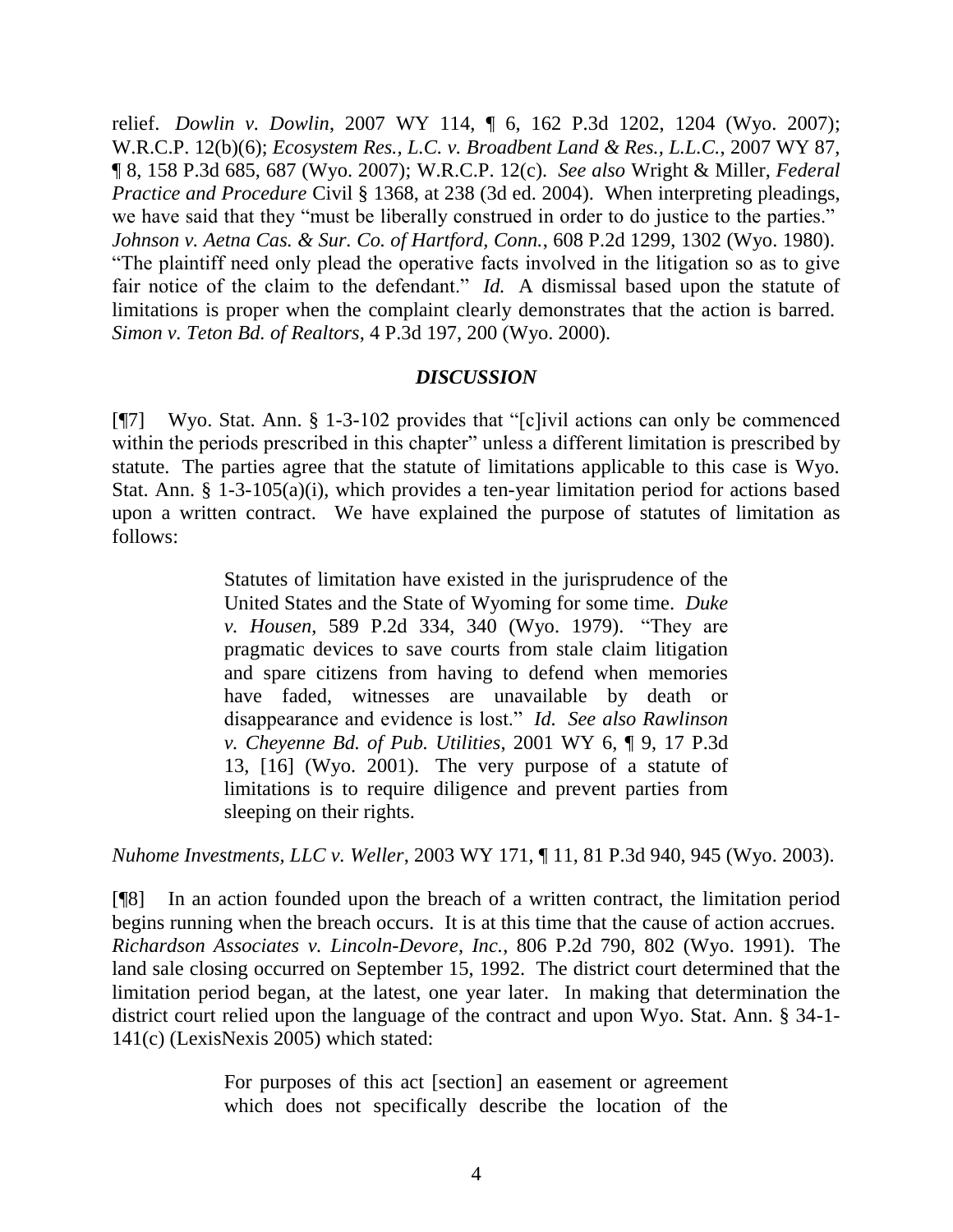easement or which grants a right to locate an easement at a later date shall be valid for a period of one (1) year from the date of execution of the easement or agreement. If the specific description is not recorded within one (1) year then the easement or agreement shall be of no further force and effect.

Essentially, the district court determined that, based upon the contractual language and giving proper effect to the mandates of Wyo. Stat. Ann. § 34-1-141(c), the latest date that could be utilized to begin the running of the limitation period based upon breach of contract for failure to convey the easements was one year after the date of closing. Accordingly, the latest possible date of the breach, and the date on which the limitation period began to run, was September 15, 1993. Sellers filed the complaint on August 18, 2006, which was more than ten years after the alleged breach occurred.

[¶9] On appeal, Sellers do not dispute the district court's conclusion that the limitation period expired on September 15, 2003. Rather, they contend that Buyers should be estopped from asserting the statute of limitations as a defense under the theory of equitable estoppel. The elements of an equitable estoppel claim are as follows: "The delay in filing the action must be induced by the defendant; the defendant must have misled the plaintiff; and the plaintiff must have acted on the misinformation in good faith to the extent that he failed to pursue his action in a timely manner." *Taylor v. Est. of Taylor*, 719 P.2d 234, 240 (Wyo. 1986).

[¶10] We discussed the doctrine of equitable estoppel in *Archuleta v. City of Rawlins*, 942 P.2d 404 (Wyo. 1997). In *Archuleta*, the plaintiff was injured in an auto collision with a car driven by an employee of the city of Rawlins. The plaintiff filed a claim with the city manager as required by the Wyoming Governmental Claims Act. The plaintiff contacted the city attorney three times prior to the expiration of the limitation period. In each case, the city attorney requested that the plaintiff delay filing suit because he had not reviewed the claim for possible settlement. Three days after the limitation period had run, the city attorney informed the plaintiff that a settlement offer would not be made. *Archuleta*, 942 P.2d at 405-06.

[¶11] After the plaintiff filed her complaint, the city asserted the statute of limitations as an affirmative defense. The district court granted summary judgment in the city's favor. We affirmed, holding that there were insufficient facts to establish equitable estoppel. We stated: "Archuleta may have been induced by the [c]ity [a]ttorney's request for delay in filing, [but] the [c]ity [a]ttorney in no way misled Archuleta or concealed facts to her detriment." *Id.* at 406. We explained that the city attorney "did not have superior knowledge of the facts necessary to make out Archuleta's claim," and that the city attorney did not make a "promise of settlement [or] a promise not to assert the statute of limitations as an affirmative defense." *Id.* at 406-07. We have addressed several claims